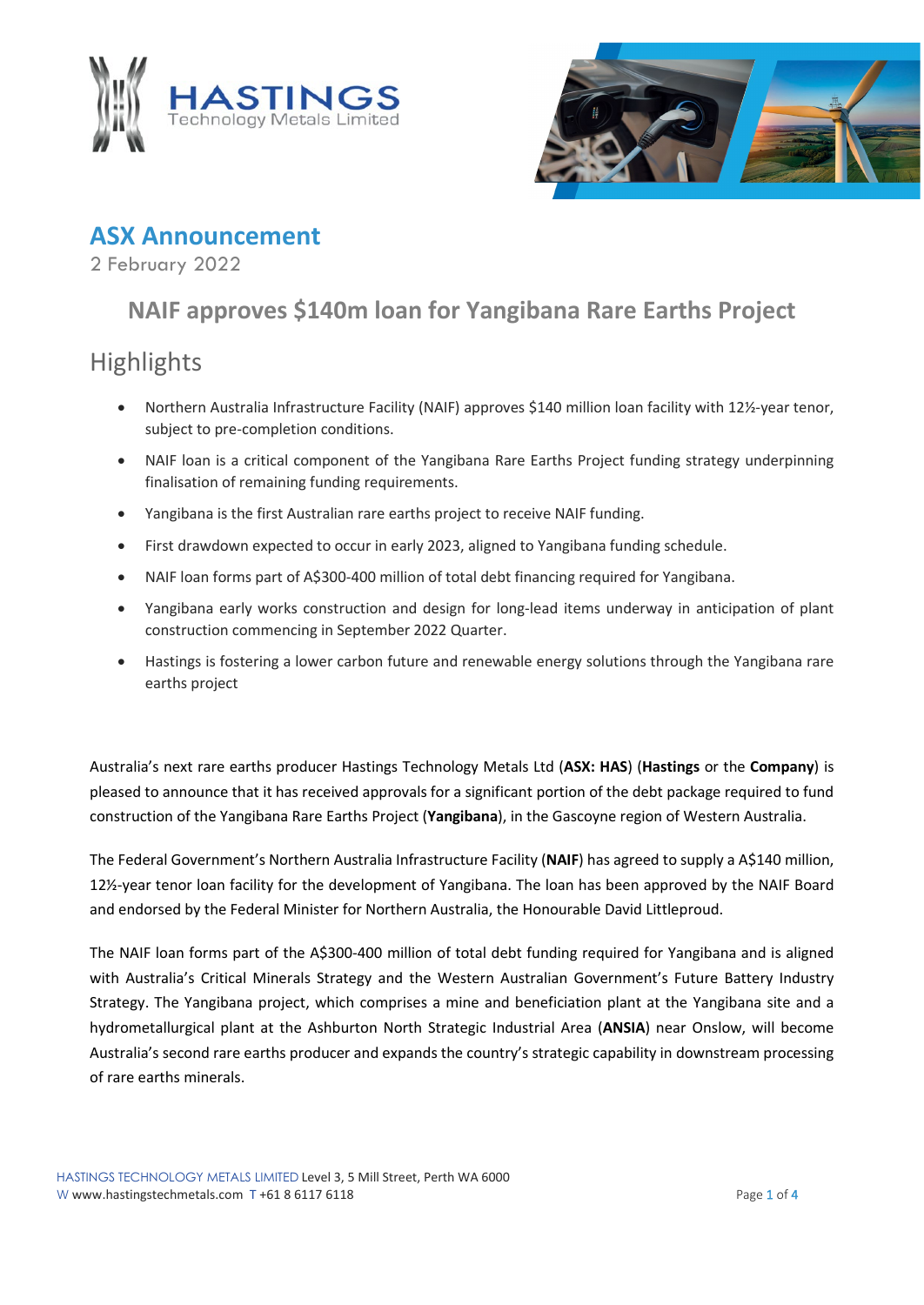

The Federal Government's commitment to Yangibana comes at a significant inflexion point for the global rare earths sector amid a drive by rare earths magnet-end users to secure responsible and reliable sources of supply. The increased demand from electrification of transport through EVs and the decarbonisation of the energy sector through wind turbines has created pressure for new supply sources to be brought online rapidly. The mixed rare earths carbonate ("MREC") produced by the Yangibana Project will meet approximately 6-8% of global demand for the critical minerals of neodymium and praseodymium used in the manufacture of permanent magnets. It will help to position Australia as a strategic partner for the long-term supply of critical minerals necessary to ensure world-wide decarbonisation.

Yangibana is endowed with the world's highest composition of neodymium and praseodymium and is located in the Tier 1 mining jurisdiction in Western Australia. Hastings has commenced early site works at Yangibana and recently received Commonwealth environmental approvals to develop the hydrometallurgical plant site at ANSIA near Onslow. Hastings expects to complete supporting infrastructure activities at Yangibana by the middle of this year in advance of commencing construction of the beneficiation plant in conjunction with the hydrometallurgical plant.

Yangibana will support a peak construction workforce of nearly 500 in the Upper Gascoyne and Lower Pilbara regions of Western Australia and create more than 250 steady state operational jobs during the initial 15-year mine life. Significant public benefits to the Gascoyne region will be delivered through commitments Hastings is making with regards to local employment and business opportunities, upgrading of roads and installation of common communications infrastructure.

#### **Commenting on NAIF's loan approval, Hastings Technology Metals Executive Chairman Charles Lew said:**

"*Hastings is delighted to have received the Federal Government's support, through the Northern Australia Infrastructure Facility, for the Yangibana rare earths project. This is the Commonwealth's first project financing package for the construction of a rare earth mine and production plant in Australia and supports the rapid development worldwide of decarbonisation technologies in e-mobility and energy. In view of the UN Climate Change Conference (COP26) held in November 2021, Hastings is proud to be at the forefront of this significant global transition to a lower carbonfuture and aims to be a part of the global efforts towards sustainability."*

*"The commitment by NAIF will enable Hastings to finalise the funding requirements for Yangibana's development and move into full-scale construction throughout 2022, with the objective of delivering first production by 2024. Yangibana is an amazing rare earths opportunity that will supply the world's highest composition neodymium and praseodymium concentrate to Tier 1 customers in Europe and Asia."*

*"This is an exciting time not just for Hastings but for Australia's emerging rare earths sector. We look forward to finalising the funding arrangements that will enable the Hastings Board to make a final investment decision in the coming months."*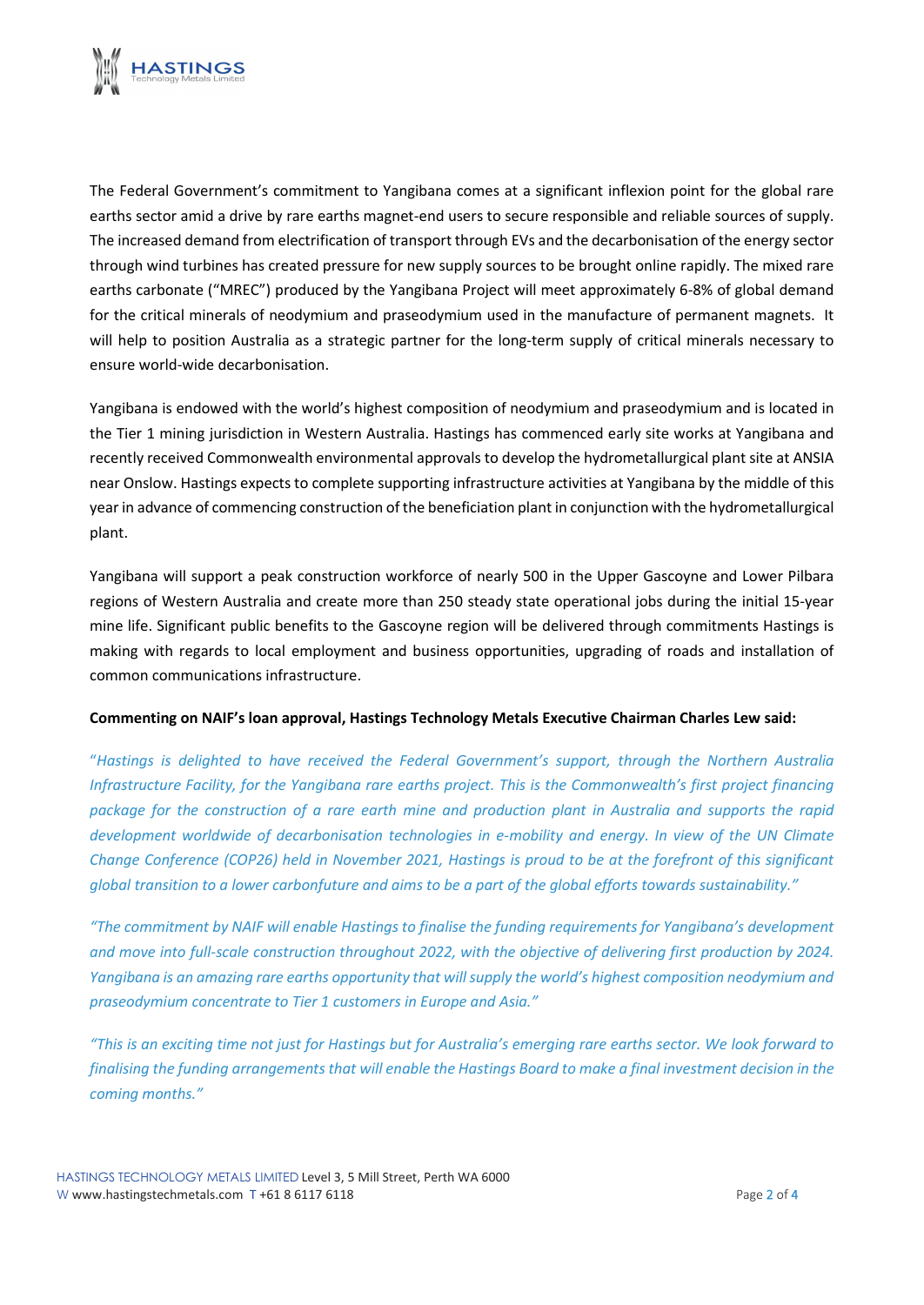

Hastings will now seek to finalise the debt package required to fully fund construction with the remaining financial institutions actively engaged in the project finance process. Hastings will further update the market when the process is completed.

One of the key conditions prior to drawdown requires Hastings to fund its equity portion in order to access the project finance package from the lender consortium. As previously outlined, the NAIF loan forms part of the A\$300-400 million of total debt funding required for Yangibana. Once the current capital expenditure validation exercise is completed, Hastings will update the market on the balance of funding required for construction and commissioning. In addition, loan documentation and normal conditions precedent for a loan of this nature will need to be met prior to accessing the project finance package.

KPMG Corporate Finance is acting as project finance adviser and Herbert Smith Freehills as legal adviser to Hastings in relation to the project finance package.

#### **This announcement has been approved by the Board for release to the ASX.**

#### **For further information, please contact:**

| <b>Charles Lew</b> |
|--------------------|
| Executive Chairman |
| +65 6220 9220      |

*Matthew Allen Chief Financial Officer* +61 8 6117 8634

*Andrew Reid Chief Operating Officer* +61 8 6117 8621

#### **For media and investor queries, please contact:**

*Peter Klinger Cannings Purple* +61 411 251 540 [pklinger@canningspurple.com.au](mailto:pklinger@canningspurple.com.au)